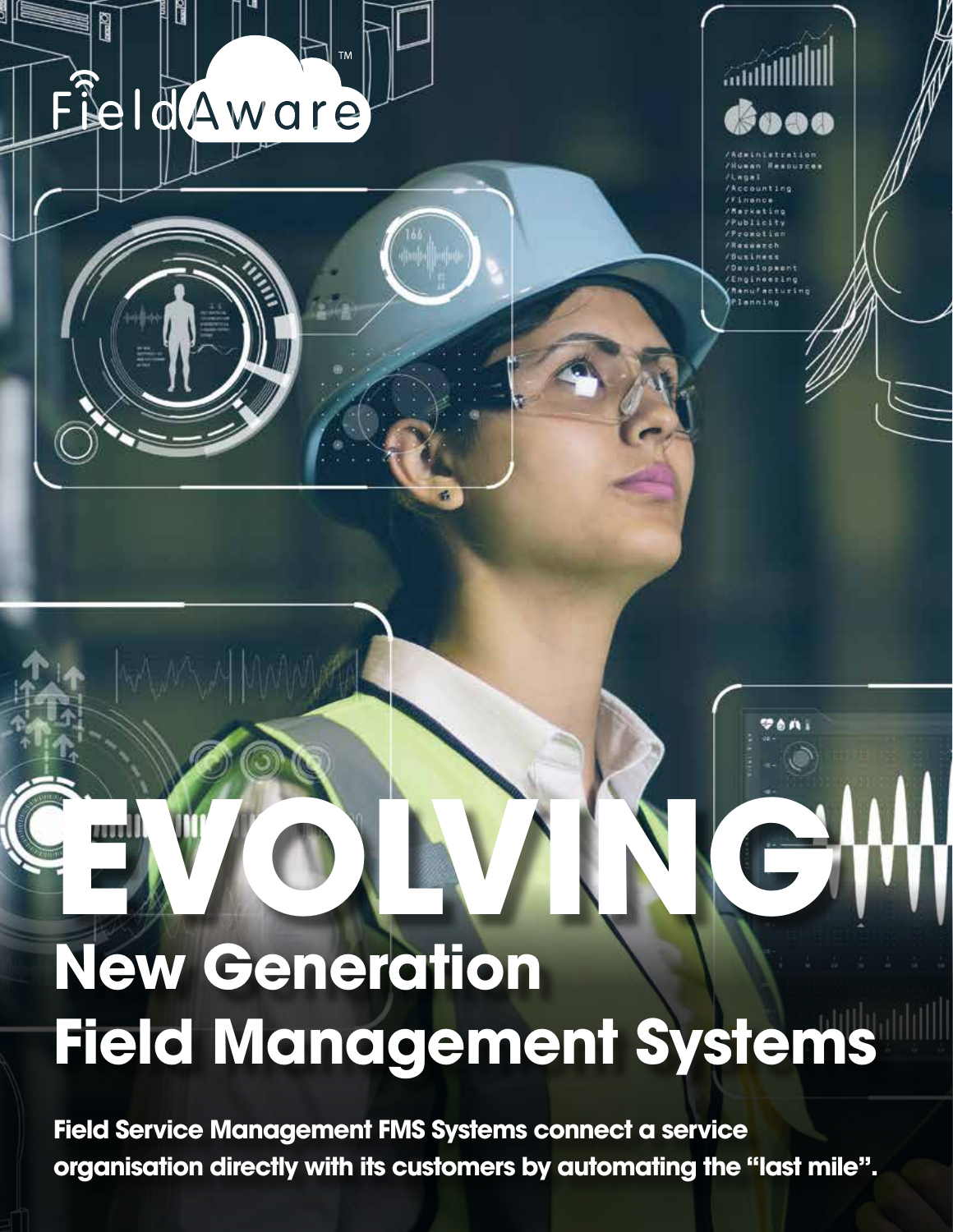**FIELD SERVICE MANAGEMENT FMS SYSTEMS CONNECT A SERVICE ORGANISATION DIRECTLY WITH ITS CUSTOMERS BY AUTOMATING THE "LAST MILE". IT AUTOMATES THE WORK OF THE FIELD SERVICE PROFESSIONALS. BUT FSM IS A BLANKET TERM THAT MASKS THE HUGE ADVANCEMENTS THAT HAVE OCCURRED IN THE SPACE. THERE ARE EFFECTIVELY FOUR GENERATIONS OF FSM.**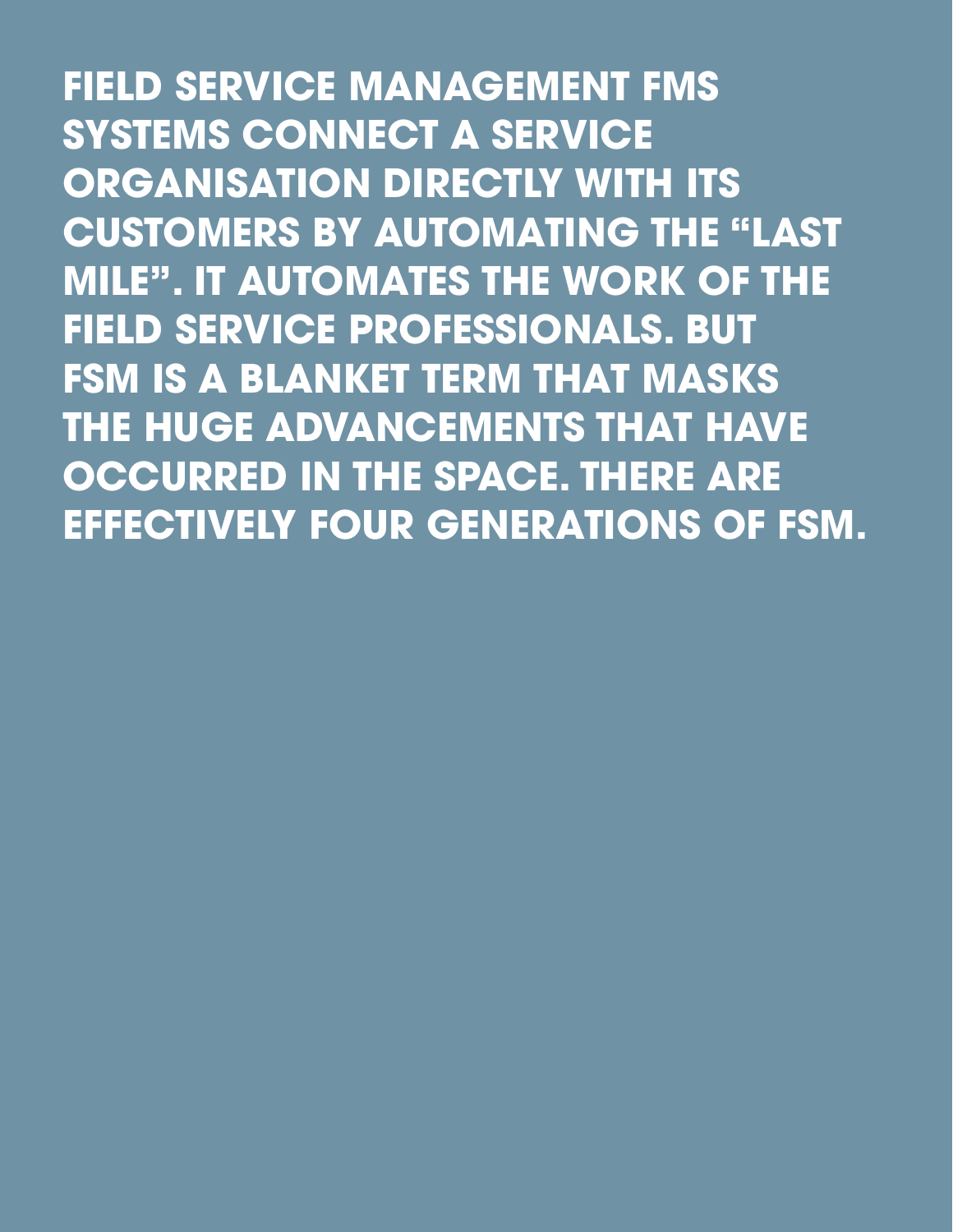#### **GENERATION 1 - LEGACY SYSTEMS:**

Old style, large, heavy duty systems that have evolved through the 1980s and 1990s. Cumbersome and complex, they were really only suited to very large-scale organization with huge needs and even bigger budgets.

#### **GENERATION 2 - WEB-BASED SYSTEMS:**

This developed in the 2000s through three general formats.

- (i) Legacy Systems repurposed for the web retaining much of their complexities and design inefficiencies.
- (ii) New small systems originated on the web, but restricted to limited end-user numbers and limited integration facilities.
- (iii) Systems designed to exploit the web capabilities, with scalability and complex back office integration facilities.

#### **GENERATION 3 - MOBILE BASED SYSTEMS:**

This generation took the form of four format streams through the 2010s

- (i) Legacy Systems with independent mobile apps tacked on, generally unsatisfactorily, they were more form than | function in their effectiveness.
- (ii) The smaller web-based systems benefited from the mobile apps because there was really nothing major in the way of APIs and integration standards that caused undue difficulties.
- (iii) The larger web-based systems had great difficulty accommodating highly effective or native apps as their data handling standards were all at the wasteful webbased design standards and not at the more streamlined standards required to handle mobile technology. As long as the numbers of jobs and their intensity didn't get too large, they survived.
- (iv) Mobile first systems were designed by mobile engineers and reversed back into the web technology as required. They allowed for maximized exploitation of mobile technology (e.g.) "always on" allowed service engineer to work in the deep basement with no signal and reconnect after several hours with the mobile retaining all the data created during the job and immediately uploading it on reconnection. No data lost.

#### **GENERATION 4 - NEW GENERATION FSM:**

Fully bi-directional integration (Middleware) with the system of record (ERP/CRM/ACC) through the creation of optimized middleware. The New Gen FSM behaves as a fully functional component of any ERP/CRM/ACC system of record. It merges all the power and effectiveness of Mobile First technology, Cloud Computing, Scalability, Optimisation, and access into a seamless connection between the back office and the field service engineer.



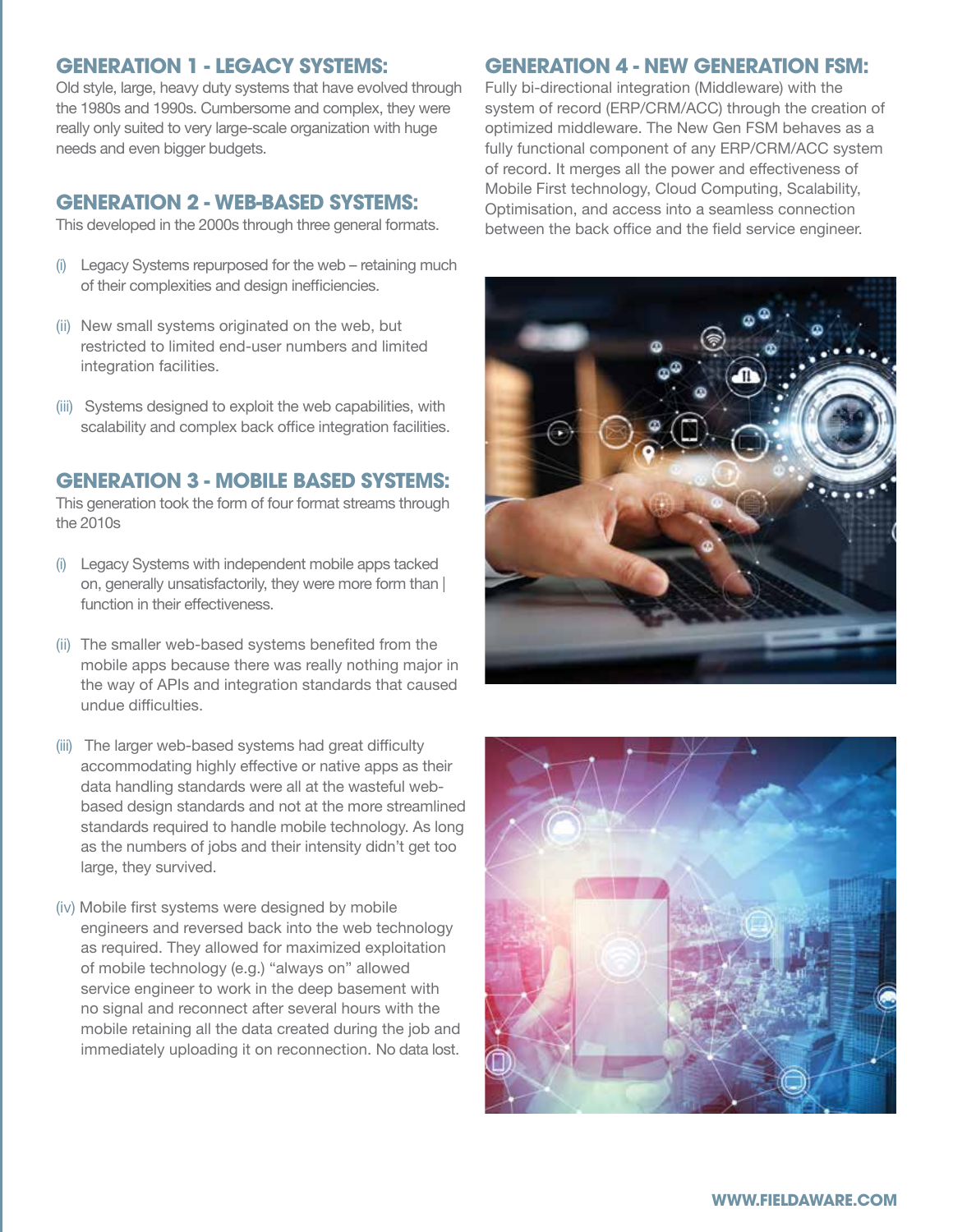### **WHAT SHOULD BE IN ANY FSM SOLUTION?**

At its core, FSM solutions should enable a service organization to:

- consolidate all their work from multiple systems of record such as: ERP, CRM, ACC and EAM
- maintain data in one central environment
- contain a view of all the available resources, parts and materials
- successfully deliver the service required.

The unique transparency of an FSM solution should enable

- Planners
- Schedulers
- Managers
- Field Workers

#### Access to

- fully complete customer data,
- comprehensive job detail and
- intuitive decision support information through easy to use mobile applications.

This ensures consistency in allocating:

• the *right* resources to work on the *right* job, at the *right* time, at the *right* location with the *right*parts, so service can be properly completed the first time to meet customer commitments and SLAs.

Every FSM claims to do all of these things, and each does so to in their own fashion, but very few deliver the quality of performance required from a robust business.



### **FSM CREATES GREATER OPERATIONAL EFFICIENCY**

Managing a field service operation is a complicated and highly demanding process. It requires manipulating many variables and requirements in allocating each job to Field Workers.

- With increased jobs and Field Workers, the variable options quickly expand exponentially to exceed the ability of any person to create an optimal schedule.
- Other factors come into play, such as
	- constant communications between the field team and customer,
	- processing completed jobs for invoicing and
	- preparing new jobs so they can be ready for dispatch.

A New Gen FSM solution provides multiple ways in which operational efficiency and productivity gains can be achieved either at a group or individual level.

- Group productivity is achieved via centralization decision support and its application of rules and logic.
- Planners are guided to make compliant scheduling decisions while the optimization engine processes 1,000s of jobs in minutes to produce highly optimized schedules.
- Individual productivity is increased via automation of configured job workflows and the provision of all necessary parts, materials, asset knowledge and appropriate Field Worker activities to increase first time fix rates.

Designed and built properly, FSM is a game changer for a service organization.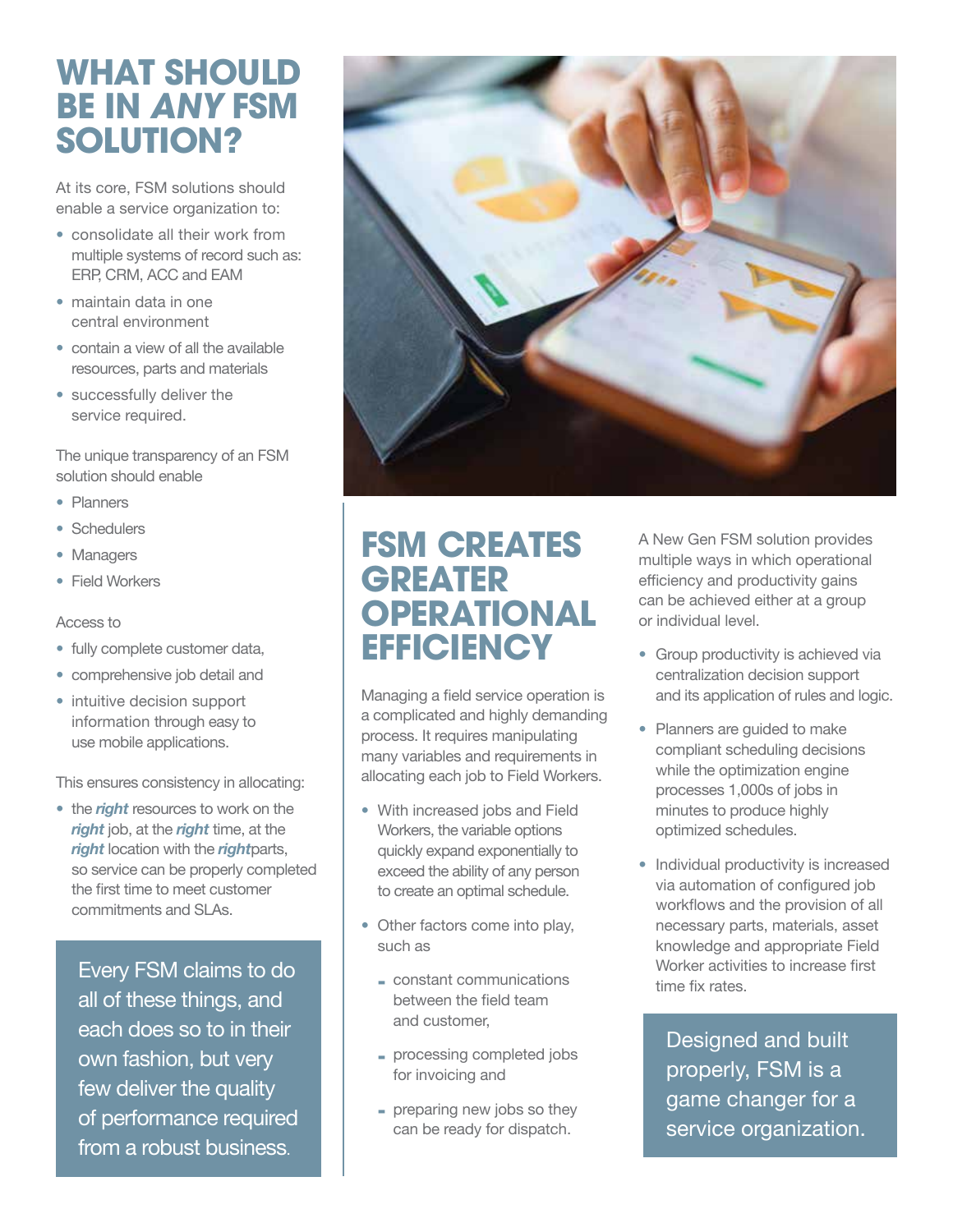# **FSM CAN IDENTIFY YOUR UNPRODUCTIVE WORK**

The most valuable and expensive assets in a service organization is the Field Worker and their equipment. But in all operations, there is unproductivity and waste when Field Workers and assets have to move between service delivery locations.

Having to go back to the same location multiple times to resolve the same job is the most wasteful and costly expense to the company.

It results in squandered resource time and materials that could have been used more productively.

These avoidable events lead to

- increased costs as the team scrambles to other commitments
- potential penalties for missed response times
- negative impacts on operating margins

Optimization is the key to any successful FSM

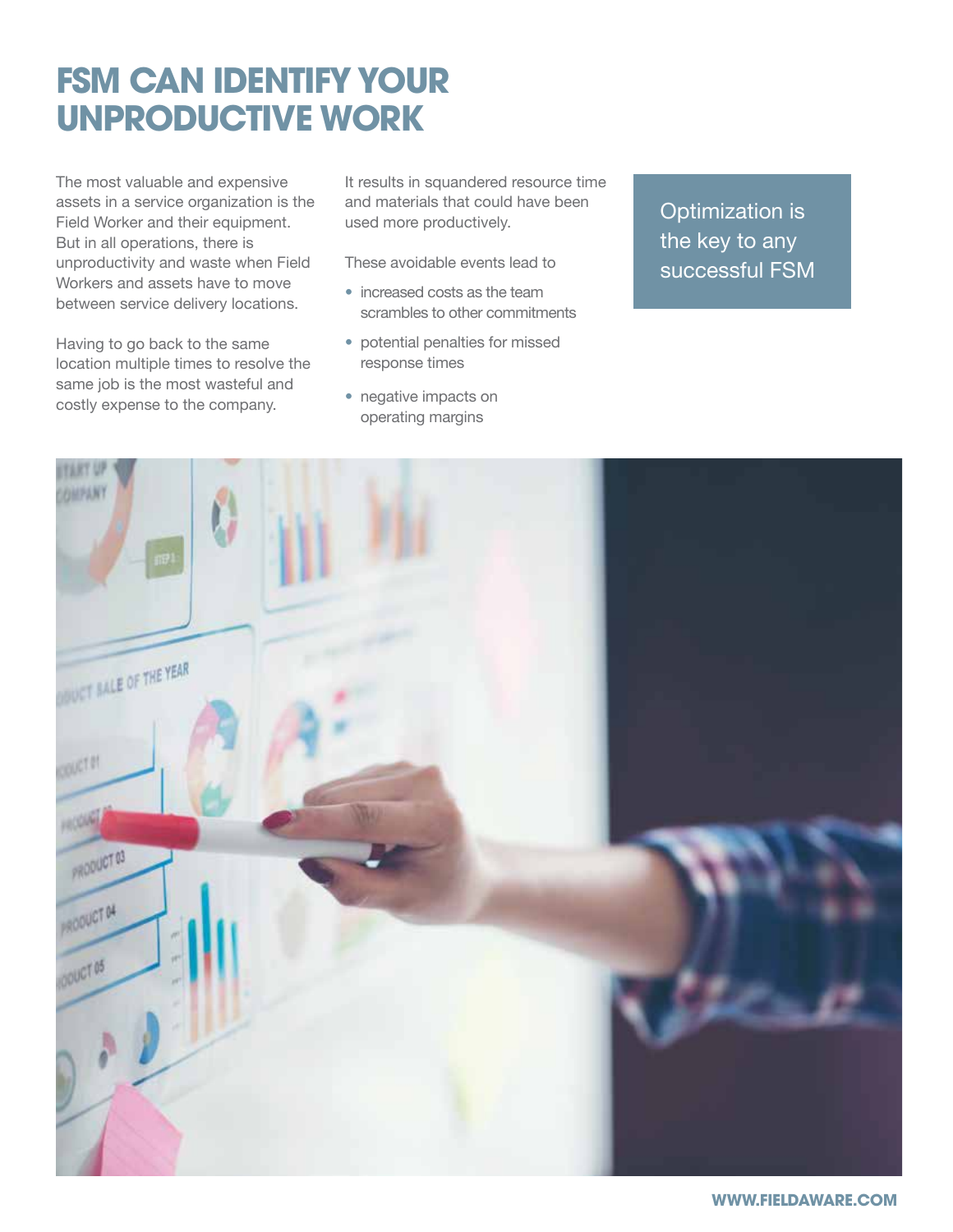

### **CREDIBLE FSM WORKFLOWS ACROSS INDUSTRIES**

A credible FSM solution is capable of excelling at both cross industry and industry specific requirements due to its highly configurable data structure and workflow process support. Below are 5 examples of diverse requirements FSM solutions must be capable of supporting:

#### **01. ONSITE POWER GENERATION AND FACILITIES MANAGEMENT ORGANIZATIONS** often require

teams of Field Workers or crews to work in tandem to complete jobs. FSM enables crews to be allocated work and materials and for crew leads to manage their jobs by allocating tasks across the team who update the work via their own mobile apps.

#### **02. FOR CAPITAL EQUIPMENT COMPANIES,** customers

increasingly use smart sensors, and predictive analytics with an IoT solution to monitor and react to changes in system performance. The jobs created are automatically processed within an FSM solution to support triage, site inspection, work effort and customer communication. Organizations can move from preventive maintenance to preemptive maintenance and from break fix to pre-emptive fix.

### **03. B2B/C COMPANIES ( HVAC, MECHANICAL, ELECTRICAL AND PLUMBING)** ensure Field

optimized appointment management. The customer can track the Field Worker to their door. These techniques reduce customer no shows, repeat visits and customer complaints.

### **04. CONSTRUCTION SERVICES**

organizations have to deliver projectbased work where jobs have to be completed in the correct sequence such as a site inspection, preparing the site, performing different services and finish inspection. Work effort can be performed by different Field Workers. A modern FSM solution schedules and optimizes the sequence of jobs and Field Worker allocation respecting the job dependencies and time by which they need to be performed.

### **05. COMMERCIAL EQUIPMENT MANUFACTURERS** and

service companies leverage FSM for installation and repair orders by ensuring deployment of properly skilled Field Workers to the right location with permits and materials. This increases first time fix rates and the optimized schedule reduces wasteful travel between customer appointments.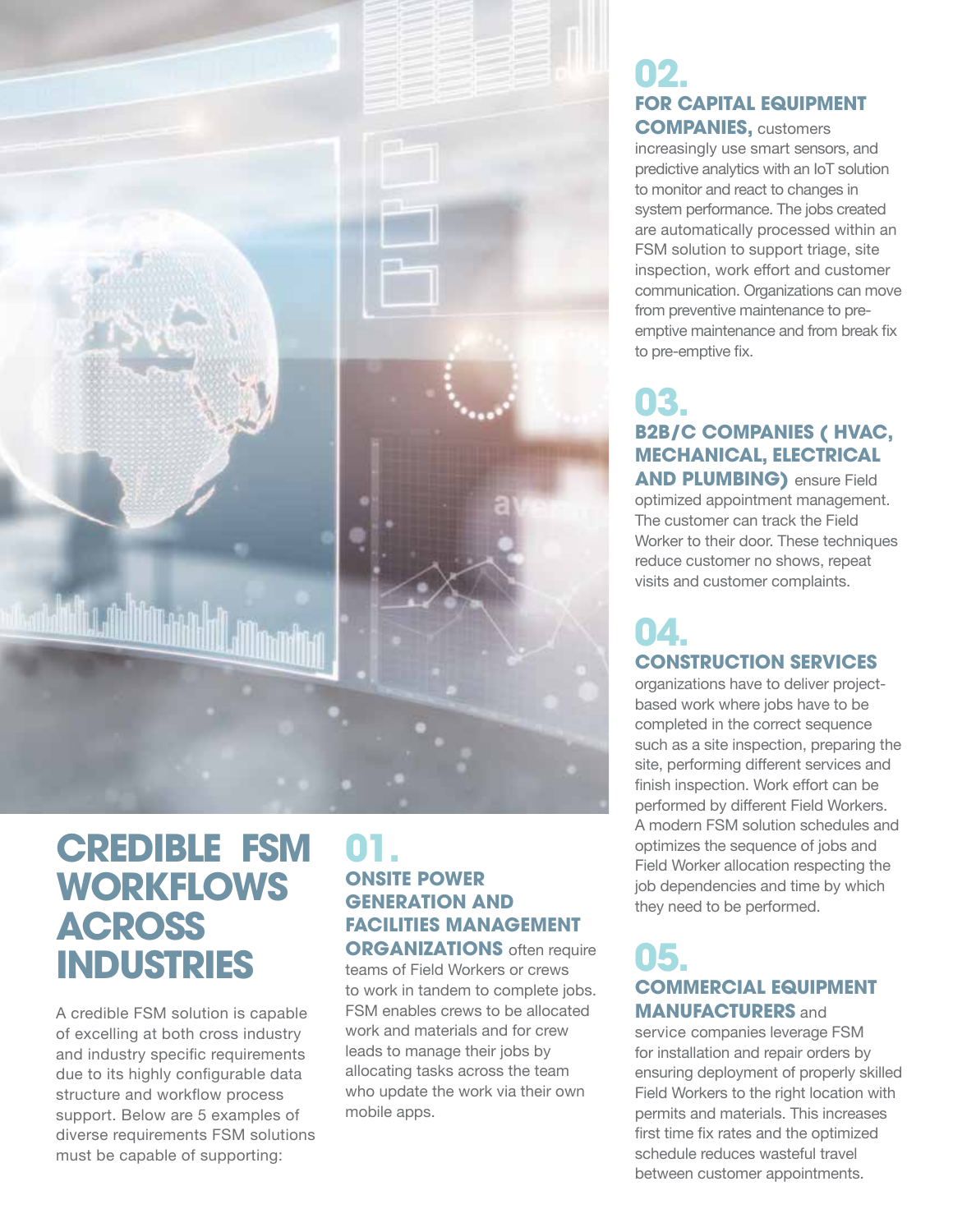A modern, credible FSM solution is unique in its ability to enable service organizations in any industry sector to operate successfully as a profit centre while maximizing their commitments to deliver on customer promises.

# **WHAT IS THE BASIS OF NEW GEN FSM SOLUTIONS?**

A New Generation:

- "Born in the cloud"
- "Mobile first"

FSM technology providers have emerged and offered advanced innovative solutions to the broader market. This was once only available to the largest enterprise organisations. This has been enabled by the continued advances in

- Cloud computing
- Consumerization of technology
- Smart phones and
- Wireless 4G and 5G networks.

Organizations delivering services in the field and not utilizing the New Generation of FSM technology, often find it daunting to handle and coordinate the sheer volume of required variables that make up their service business.

But there's more. True New Gen FSM requires bi-directional data at its core.

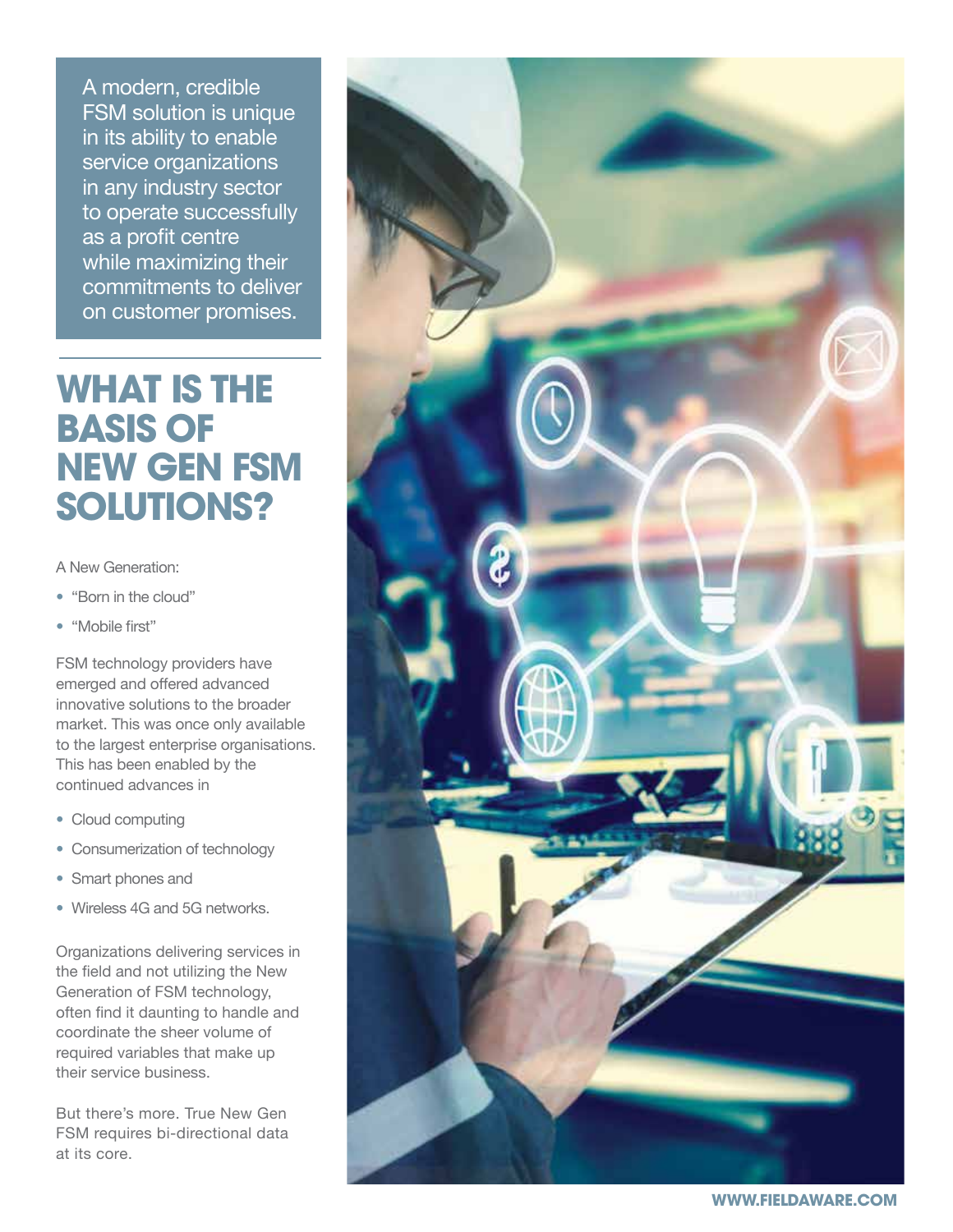# **NEW GEN FSM SOLUTIONS**

A New Gen FSM solution provides a service platform or hub that consolidates jobs and key information from systems of record (ERP/CRM/ACC) and allow the extension of core capabilities by adding "best of breed" applications.

Over time, as technology evolves, simply refresh the point service solutions to benefit from the industries latest innovations, while continuing to benefit from the ongoing innovations released on your core New Gen FSM solution.

New Gen FSM solutions are built. Simply put, this ensures data is available for decision makers to produce effective optimized schedules of work and is accessible to all workers especially Field Workers at the point of service deliver.

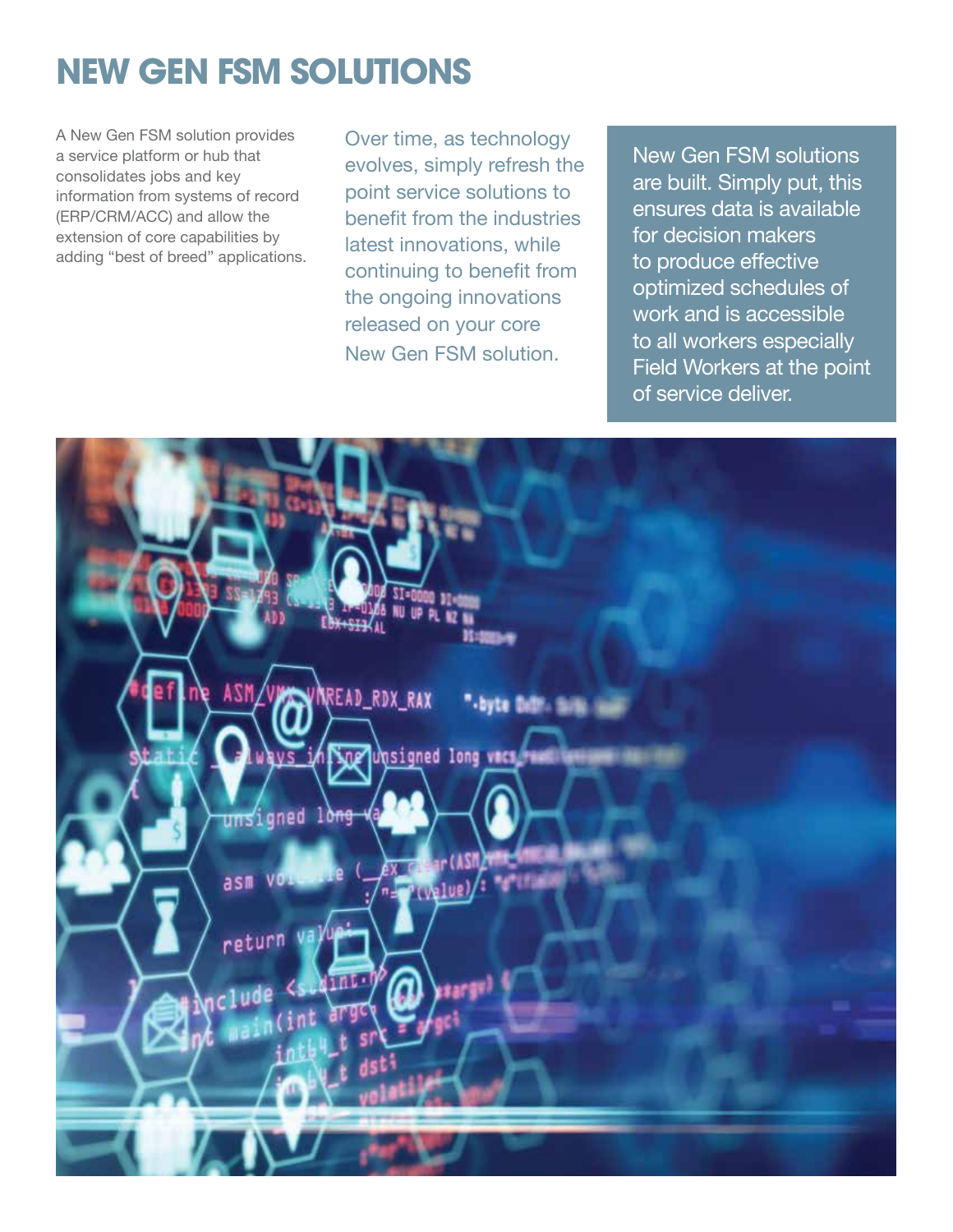### **NEW GENERATION FSMs MUST BE ABLE TO DEAL WITH CONFIGURABLE WORKFLOWS**

While organizations view their service delivery procedures as unique, in reality, they are based on common underlying themes running across multiple industry sectors.

New Gen FSM solutions are designed to be ultra-configurable to support a complete range of end-to-end use case requirements thus enabling service organizations to leverage best practices as they innovate their offerings.





## **HOW DO FSM SOLUTIONS IMPACT THE ORGANIZATION?**

- To complete the digitization of the last mile of service, all data is automatically debriefed in real-time.
- Back office systems of record are automatically updated without human intervention.
- This removes potential errors while dramatically increasing productivity.
- Planners and managers utilize centralized decision support tools to enable delivery of the criteria for work allocation decisions.

• Transparency of current and future service operation work-effort affords flexibility through dynamic scheduler boards and map views.

Planners always know what's happening.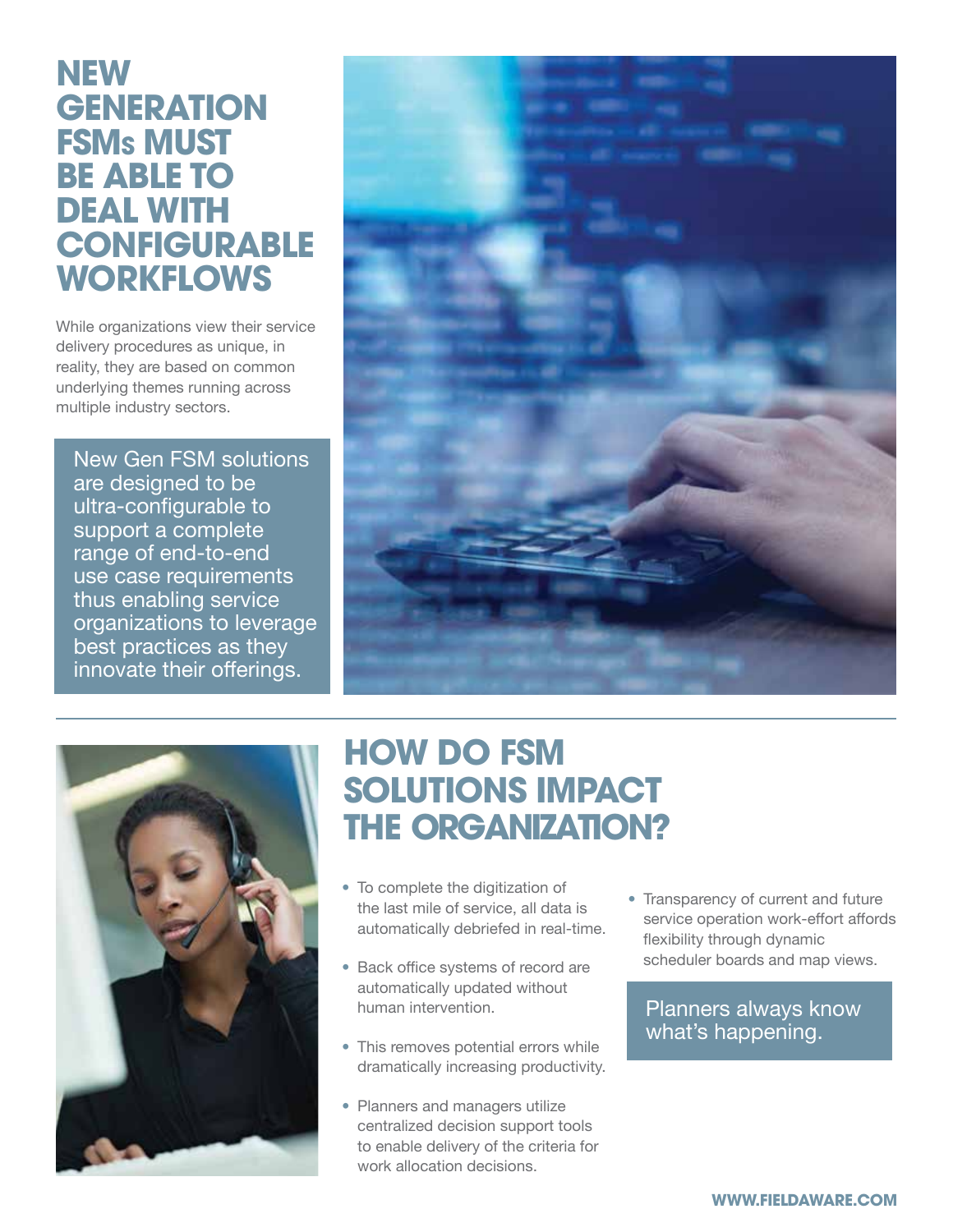# **FSM ENABLES YOUR ORGANIZATION TO WORK INTELLIGENTLY.**

New Gen FSM solutions enable dramatic minimization of unproductive events and optimized operations.

- **PLANNERS** leverage decision support tools to quickly create and scheduled jobs to the right resources in a compliant way, using complete customer and asset data drawn from multiple backend systems and configurable workflows appropriate for their organization.
- **MOBILE WORKERS** leverage handheld device applications that provide all customer and asset data. They access the right parts, knowledge, remote assistance and workflows to successfully speed up job completion times and increase first time fix rates.
- **OPERATIONAL MANAGEMENT** leverage rich business analytics to tweak operational performance.
- **CUSTOMERS** receive regular communications and reminders on their service visits. They track their service technician to the door thus reducing customer no-shows, avoiding repeat visits.
- **GROUP-LEVEL** optimization automatically creates efficient job schedules enabling more work completed with increased first time fix rates.

# **INNOVATION THROUGH INTEGRATION**

New Gen FSM has bidirectional data at its core and as its key to successful integration.

Modern FSM solutions are easily integrated into all key ERP/ CRM/ACC systems to allow the bidirectional flow of data from the back office and field where the service is actually being delivered.

#### Bidirectionality connectivity means no data is ever lost.

The integration through the FSM Service Hub enables extended workflows to be deployed that tie with best of breed applications to provide a powerful arsenal of tools enabling even more innovative services to be provided.

### Seamless integration is the underlying power of New Gen FSM

Seamless integration between FSM and back office systems allow realization of data integrity. This enables organizations to extend the life of their historical investments while innovating and digitizing the last mile of their service delivery.

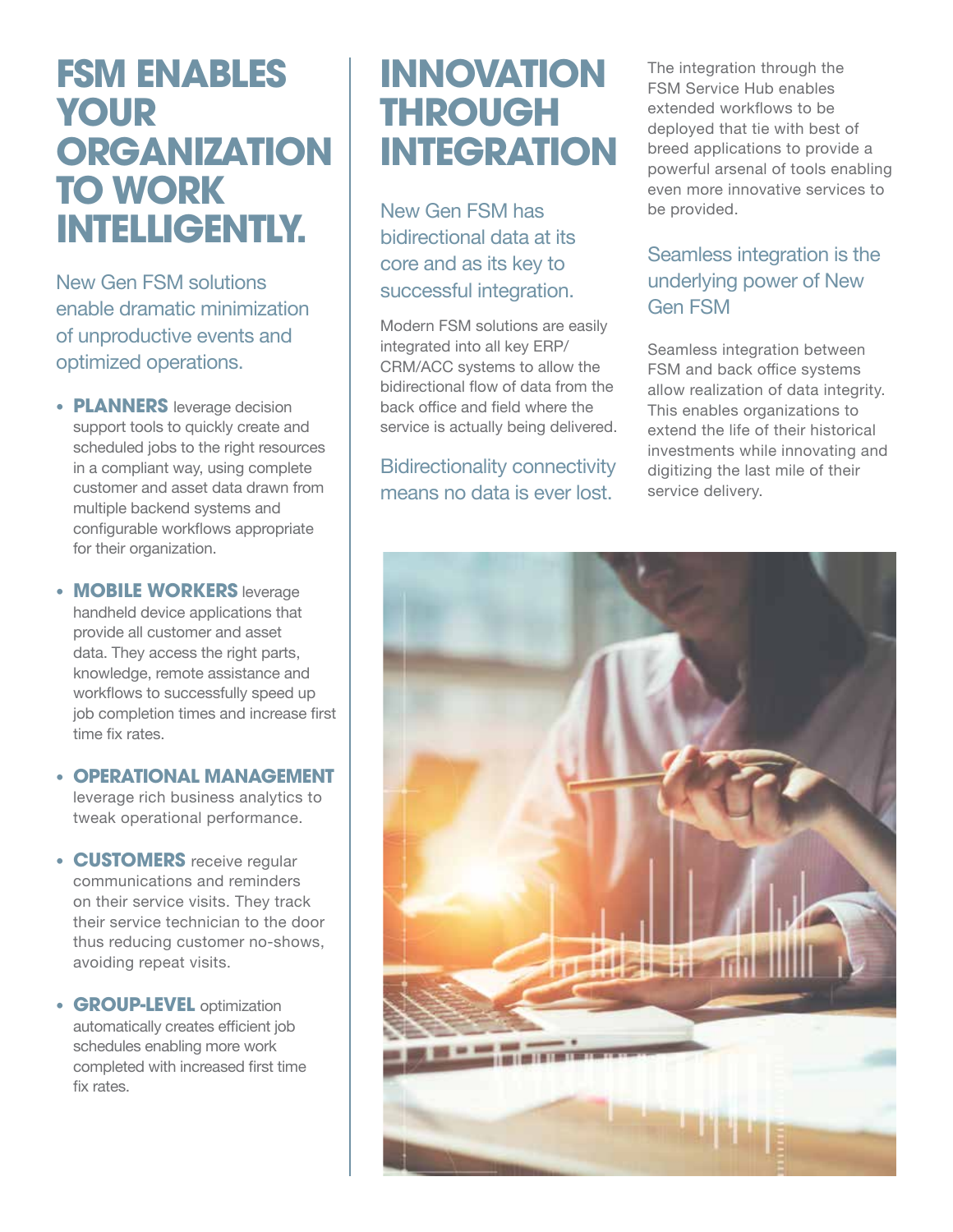

# **WHAT SHOULD BE IN A NEW GEN FSM SOLUTION?**

New Gen FSM solutions are designed to be the Service Hub of the service delivery world and are designed from the ground up.

This ensures they can augment and extend legacy and back office systems into the field.

#### **ENABLING ORGANIZATIONS**

- to extend the life cycle of their historical back office investments
- to innovate and digitize the last mile of their service delivery process.

**MULTI-TENANT** SaaS cloud computing technology providing *dynamic scalability* supporting customers from 100s to multi-1,000s of Field Workers.

#### **EXTENSIBLE DATA MODEL**

allows customers to easily configure unlimited customized data objects to match their FSM with their unique business needs.

Complex, tailored *Middleware*  position the New Gen FSM effectively within the back-office system.

*Native mobile apps* for Android and iOS devices, empower service delivery by providing access to

- complete customer data,
- job execution workflows,
- dynamic data collection
- ability to capture vital operational data
- including all working times, materials, photos and signatures.

### **TODAY, NO BUSINESS SYSTEM CAN BE AN ISLAND.**